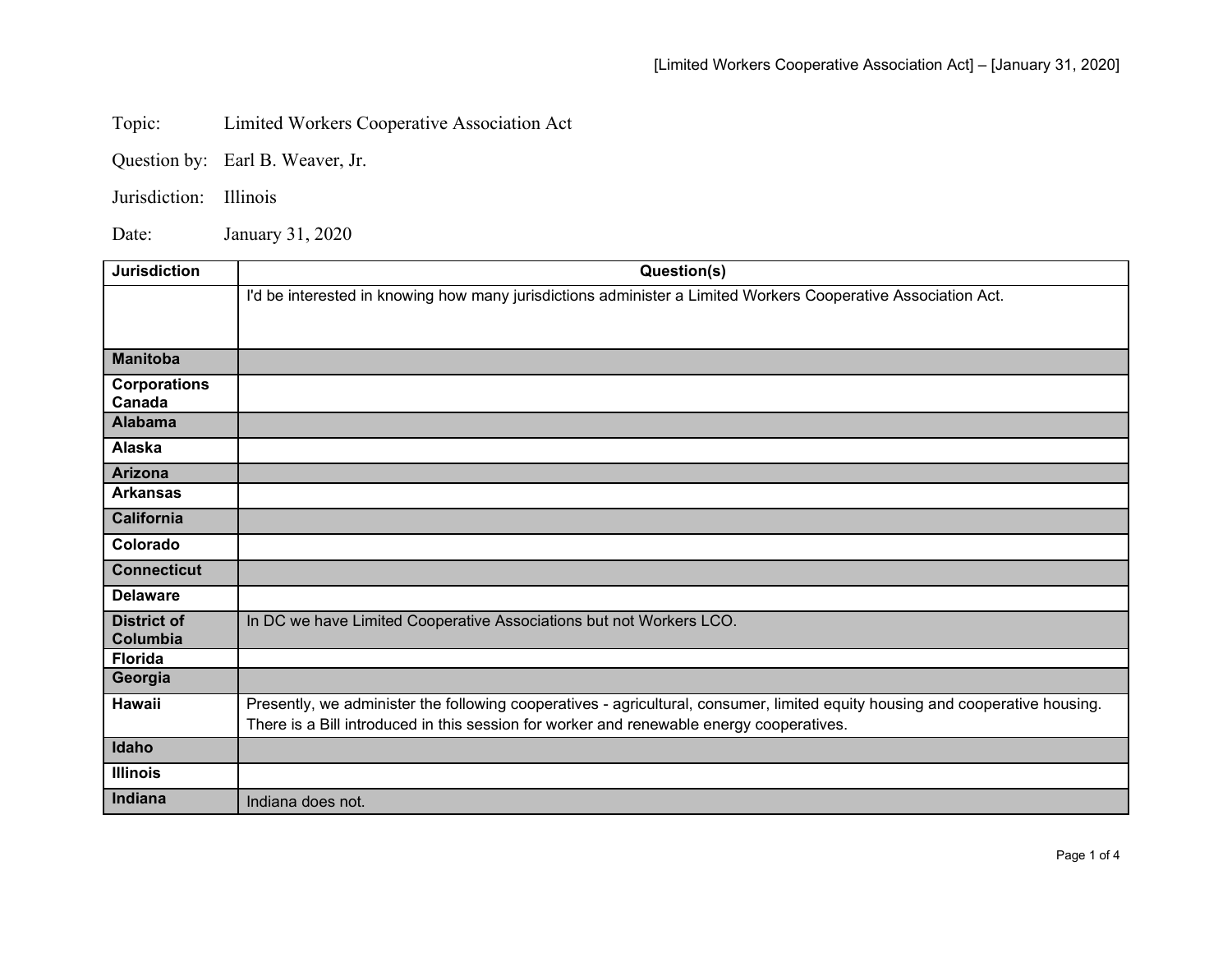| <b>Jurisdiction</b>  | Question(s)                                                                                                                                                                             |
|----------------------|-----------------------------------------------------------------------------------------------------------------------------------------------------------------------------------------|
|                      | I'd be interested in knowing how many jurisdictions administer a Limited Workers Cooperative Association Act.                                                                           |
|                      |                                                                                                                                                                                         |
| lowa                 |                                                                                                                                                                                         |
|                      |                                                                                                                                                                                         |
| <b>Kansas</b>        |                                                                                                                                                                                         |
| Kentucky             |                                                                                                                                                                                         |
| Louisiana            | Louisiana does not.                                                                                                                                                                     |
| <b>Maine</b>         | Maine does not.                                                                                                                                                                         |
| <b>Maryland</b>      |                                                                                                                                                                                         |
| <b>Massachusetts</b> | Massachusetts does not.                                                                                                                                                                 |
| <b>Michigan</b>      | Michigan does not.                                                                                                                                                                      |
| <b>Minnesota</b>     | Minnesota does not.                                                                                                                                                                     |
| <b>Mississippi</b>   |                                                                                                                                                                                         |
| <b>Missouri</b>      |                                                                                                                                                                                         |
| <b>Montana</b>       | Montana does not.                                                                                                                                                                       |
| Nebraska             |                                                                                                                                                                                         |
| <b>Nevada</b>        | Nevada passed a bill during the 2019 legislative session establishing worker cooperatives. It has not yet been codified in<br>statute, but the bill is viewable via the following link: |
|                      | https://nam12.safelinks.protection.outlook.com/?url=https%3A%2F%2Fwww.leg.state.nv.us%2FApp%2                                                                                           |
|                      | FNELIS%2FREL%2F80th2019%2FBill%2F6821%2FText&data=02%7C01%7Cpviverto%40azsos.                                                                                                           |
|                      | gov%7Cde643713910a4be0e81d08d7a691e412%7Cb4494a03f26d475dba4139871e763531%7C1%7C0%                                                                                                      |
|                      | 7C637161017877351661&sdata=t0u51aDPCK8jVEi6J8h4MFK%2FgcKS%2BxXANdMn%2F3XK4                                                                                                              |
|                      | K4%3D&reserved=0                                                                                                                                                                        |
| <b>New Hampshire</b> | New Hampshire does not.                                                                                                                                                                 |
|                      |                                                                                                                                                                                         |
| <b>New Jersey</b>    |                                                                                                                                                                                         |
| <b>New Mexico</b>    |                                                                                                                                                                                         |
| <b>New York</b>      | NY does not.                                                                                                                                                                            |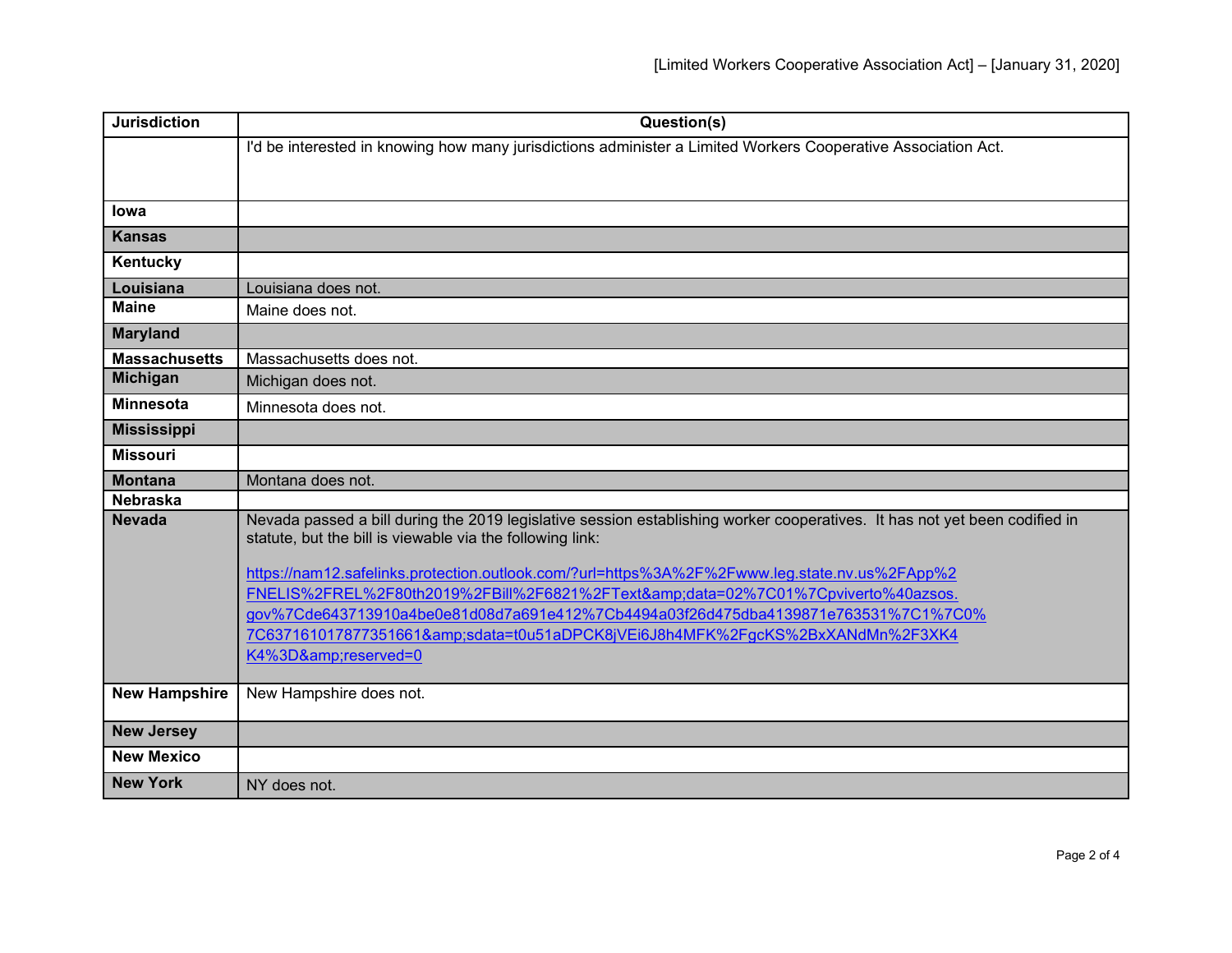| <b>Jurisdiction</b>   | Question(s)                                                                                                                                                                                                              |
|-----------------------|--------------------------------------------------------------------------------------------------------------------------------------------------------------------------------------------------------------------------|
|                       | I'd be interested in knowing how many jurisdictions administer a Limited Workers Cooperative Association Act.                                                                                                            |
|                       |                                                                                                                                                                                                                          |
| <b>North Carolina</b> |                                                                                                                                                                                                                          |
|                       | North Carolina does not.                                                                                                                                                                                                 |
| <b>North Dakota</b>   | North Dakota does not.                                                                                                                                                                                                   |
| Ohio                  | Ohio does not.                                                                                                                                                                                                           |
| <b>Oklahoma</b>       |                                                                                                                                                                                                                          |
| Oregon                |                                                                                                                                                                                                                          |
| Pennsylvania          |                                                                                                                                                                                                                          |
| <b>Rhode Island</b>   | Good afternoon! RI does not have Limited Workers Cooperative Associations but we do have Workers' Cooperatives                                                                                                           |
|                       | https://nam12.safelinks.protection.outlook.com/?url=http%3A%2F%2Fwebserver.rilin.state.ri.us%2FStatutes%2FTITLE7%2F7-<br>6.2%2FINDEX.HTM&data=02%7C01%7Cpviverto%40azsos.gov%7C10fc0e04291349d3ba9c08d7ab48e297%7Cb4494a |
|                       | 03f26d475dba4139871e763531%7C1%7C0%7C637166201850832274&sdata=Jt8MuFKjVOENVOH%2BOP5ZFzaTkBl1                                                                                                                             |
|                       | EJkykYwHRF%2Bpkls%3D&reserved=0                                                                                                                                                                                          |
| <b>South Carolina</b> |                                                                                                                                                                                                                          |
| <b>South Dakota</b>   |                                                                                                                                                                                                                          |
| <b>Tennessee</b>      |                                                                                                                                                                                                                          |
| <b>Texas</b>          | Texas does not.                                                                                                                                                                                                          |
| <b>Utah</b>           |                                                                                                                                                                                                                          |
| <b>Vermont</b>        |                                                                                                                                                                                                                          |
| Virginia              |                                                                                                                                                                                                                          |
| Washington            | Washington State adopted something similar last year, it went into effect on July 28 2019.                                                                                                                               |
|                       | It was based on the uniform standard.                                                                                                                                                                                    |
|                       | https://nam12.safelinks.protection.outlook.com/?url=https%3A%2F%2Fapp.leg.wa.gov%2FRCW%2Fdefault.aspx%3F                                                                                                                 |
|                       | cite%3D23.100&data=02%7C01%7Cpviverto%40azsos.gov%7Cfde31d17e2cb4aafc70c08d7a8dc874b%7Cb4494                                                                                                                             |
|                       | a03f26d475dba4139871e763531%7C1%7C0%7C637163537428806884&sdata=dQzQdqhmdadrP%2FvXGDs%                                                                                                                                    |
|                       | 2Bpzrlst51oRLNZ1%2BDUHqEWT4%3D&reserved=0                                                                                                                                                                                |
| <b>West Virginia</b>  |                                                                                                                                                                                                                          |